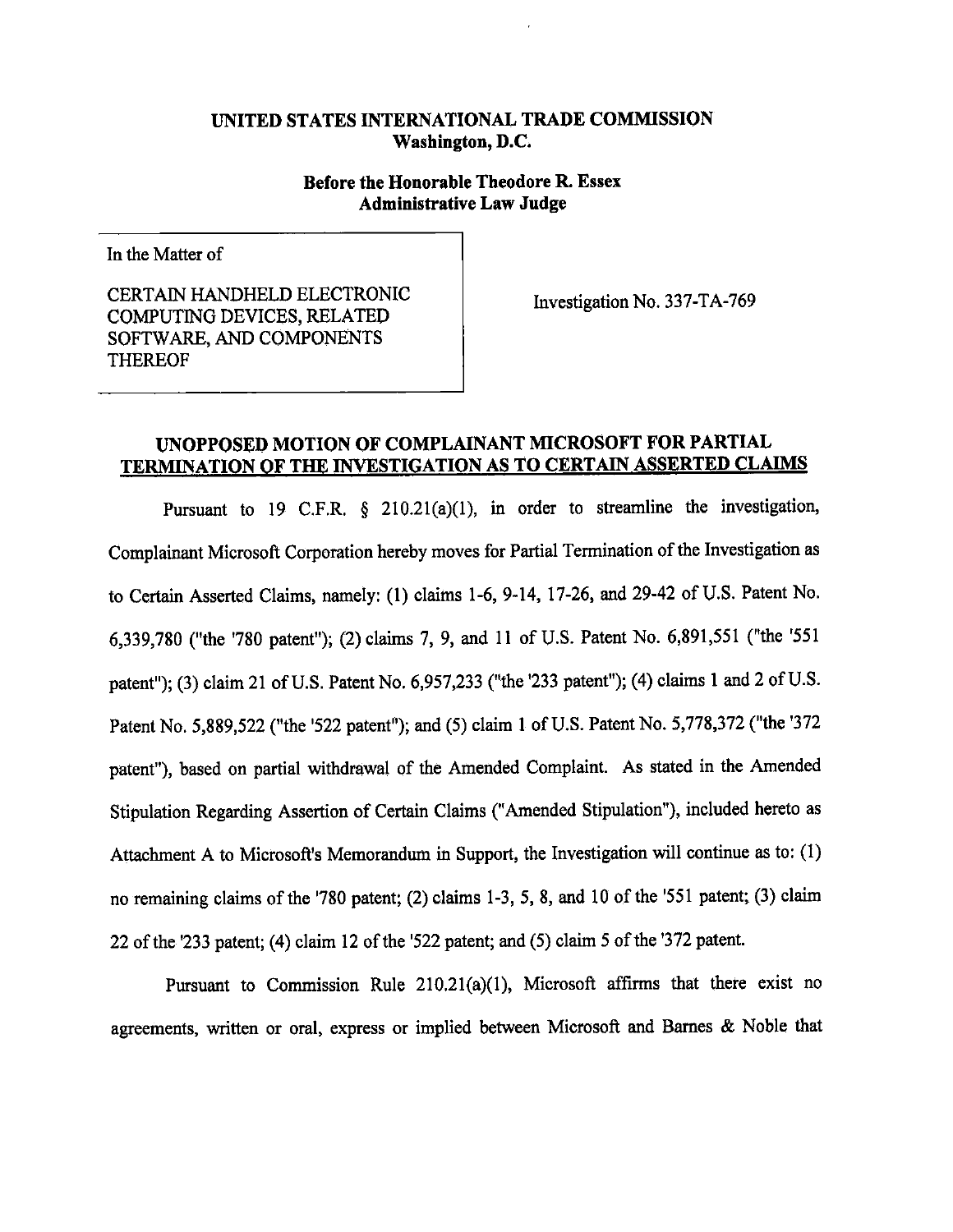concern the subject matter of this Investigation as to this partial termination, other than the terms detailed in the Amended Stipulation.

Pursuant to Ground Rule 3.2, Microsoft certifies that Barnes & Noble and Invented do not oppose this Motion, and the Commission Investigative Attorney stated that the Office of Unfair Import Investigations will take a position after reviewing the papers. Given the short amount of time remaining before the hearing on February 6, 2012, all Parties agreed to waive the 2-day rule under Ground Rule 3.2.

For the reasons stated in the attached memorandum, Complainant respectfully requests that this Investigation be terminated as to (1) claims 1-6, 9-14, 17-26, and 29-42 of the '780 patent; (2) claims 7, 9, and 11 of the '551 patent; (3) claim 21 of the '233 patent; (4) claims 1 and 2 of the '522 patent; and (5) claim 1 of the '372 patent, based on withdrawal of the Amended Complaint as to those claims only.

Dated: January 10, 2012

Respectfully submitted,

/s/ Andrew F. Pratt V. James Adduci II Andrew F. Pratt David H. Hollander, Jr. Thomas R. Burns, Jr. Rowan E. Morris ADDUCI, MASTRIANI & SCHAUMBERG, LLP 1200 Seventeenth Street, NW, Fifth Floor Washington, D.C. 20036 Telephone: (202) 467-6300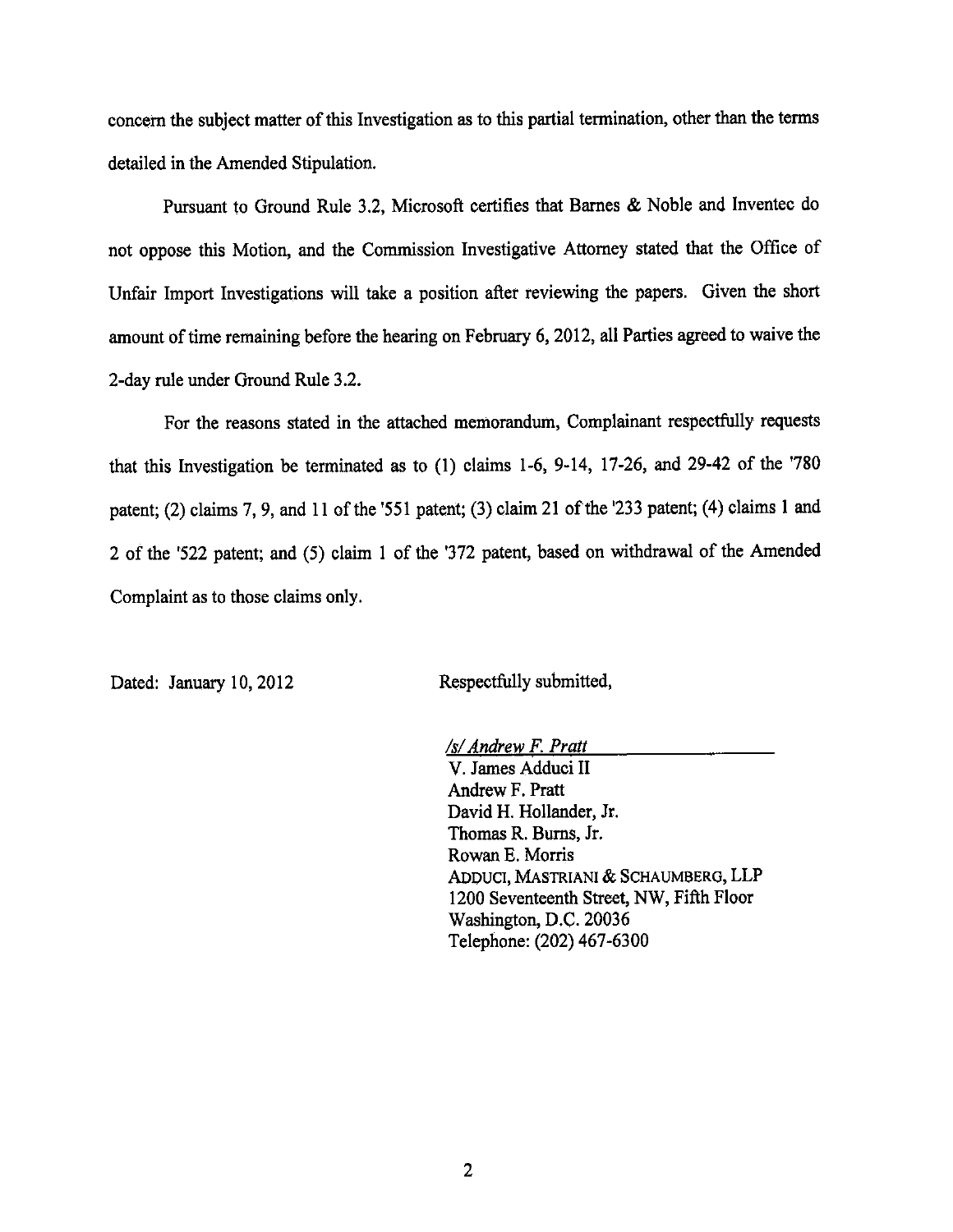Dale M. Heist Daniel J. Goettle Aleksander J. Goranin WOODCOCK WASHBURN LLP Cira Centre, 12th Floor 2929 Arch Street Philadelphia, PA 19104 Telephone: (215) 568-3100

Robert A. Rosenfeld ORRICK, HERRINGTON & SUTCLIFFE LLP 405 Howard Street San Francisco, CA 94105 Telephone: (415) 773-5700

John A. Jurata, Jr. Jonathan A. Direnfeld ORRICK, HERRINGTON & SUTCLIFFE LLP 1152 Fifteenth Street, NW Washington, DC 20005 Telephone: (202) 339-8400

Brian R. Nester **SIDLEY AUSTIN LLP** 1501 K Street, NW Washington, D.C. 20005 Telephone: (202) 736-8000

Richard A. Cederoth **SIDLEY AUSTIN LLP** One South Dearborn Chicago, IL 60603 Telephone: (312) 853-7000

**Counsel for Complainant Microsoft Corporation** 

MSFT700312-2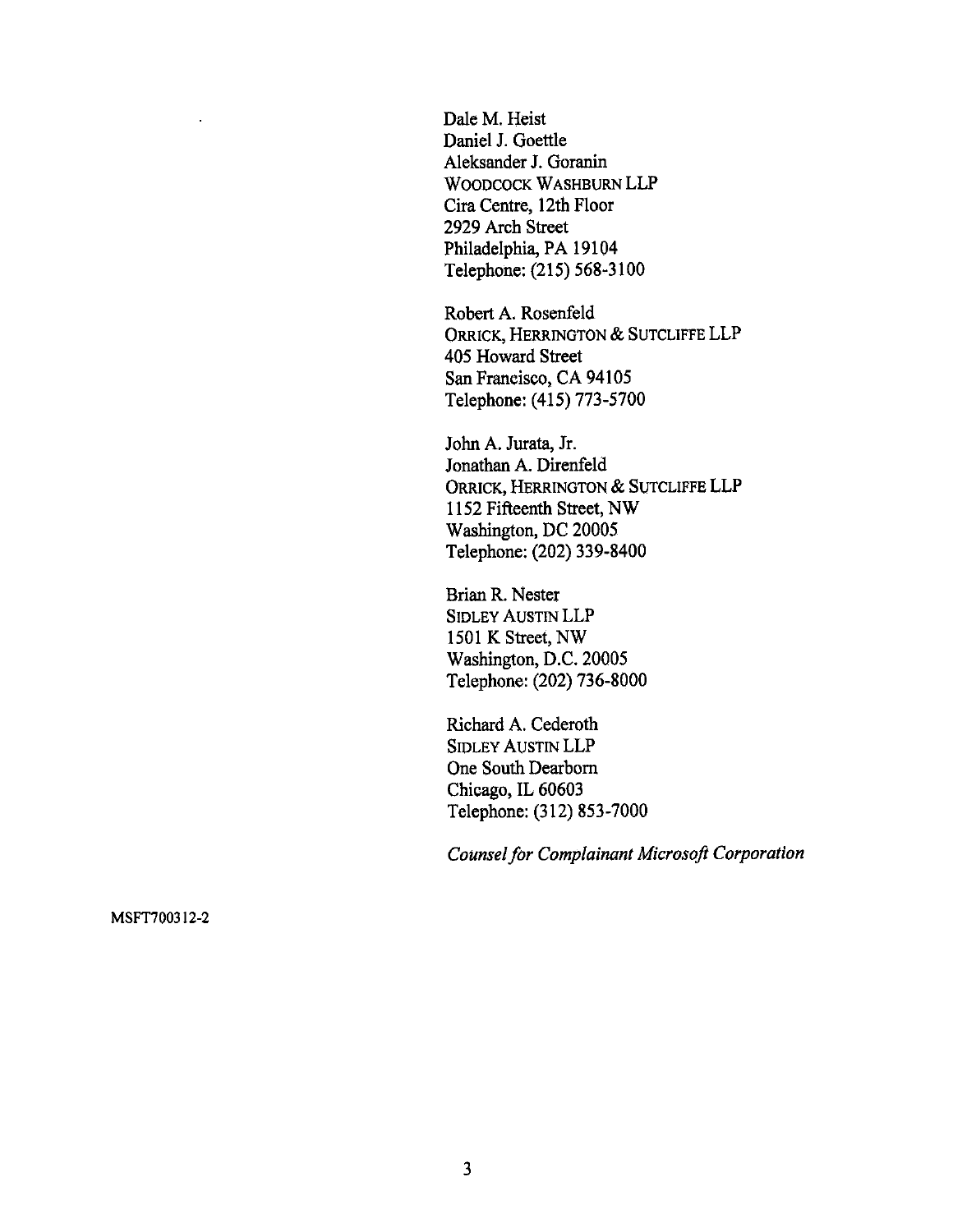## UNITED STATES INTERNATIONAL TRADE COMMISSION Washington, D.C.

# Before the Honorable Theodore R. Essex **Administrative Law Judge**

In the Matter of

CERTAIN HANDHELD ELECTRONIC COMPUTING DEVICES, RELATED SOFTWARE, AND COMPONENTS **THEREOF** 

Investigation No. 337-TA-769

## **MEMORANDUM IN SUPPORT OF UNOPPOSED** MOTION OF COMPLAINANT MICROSOFT FOR PARTIAL TERMINATION OF THE INVESTIGATION AS TO CERTAIN ASSERTED CLAIMS

Pursuant to 19 C.F.R.  $\frac{1}{2}$  210.21(a)(1), in order to streamline the investigation, Complainant Microsoft Corporation submits this Memorandum in Support of its Unopposed Motion for Partial Termination of the Investigation as to Certain Asserted Claims based on partial withdrawal of the Amended Complaint, namely: (1) claims 1-6, 9-14, 17-26, and 29-42 of U.S. Patent No. 6,339,780 ("the '780 patent"); (2) claims 7, 9, and 11 of U.S. Patent No. 6,891,551 ("the '551 patent"); (3) claim 21 of U.S. Patent No. 6,957,233 ("the '233 patent"); (4) claims 1 and 2 of U.S. Patent No. 5,889,522 ("the '522 patent"); and (5) claim 1 of U.S. Patent No. 5,778,372 ("the '372 patent") (collectively, the "Withdrawn Claims"). The Investigation will continue as to those claims which Microsoft continues to assert, namely: (1) no remaining claims of the '780 patent; (2) claims 1-3, 5, 8, and 10 of the '551 patent; (3) claim 22 of the '233 patent; (4) claim 12 of the '522 patent; and (5) claim 5 of the '372 patent (collectively, the "Remaining Claims").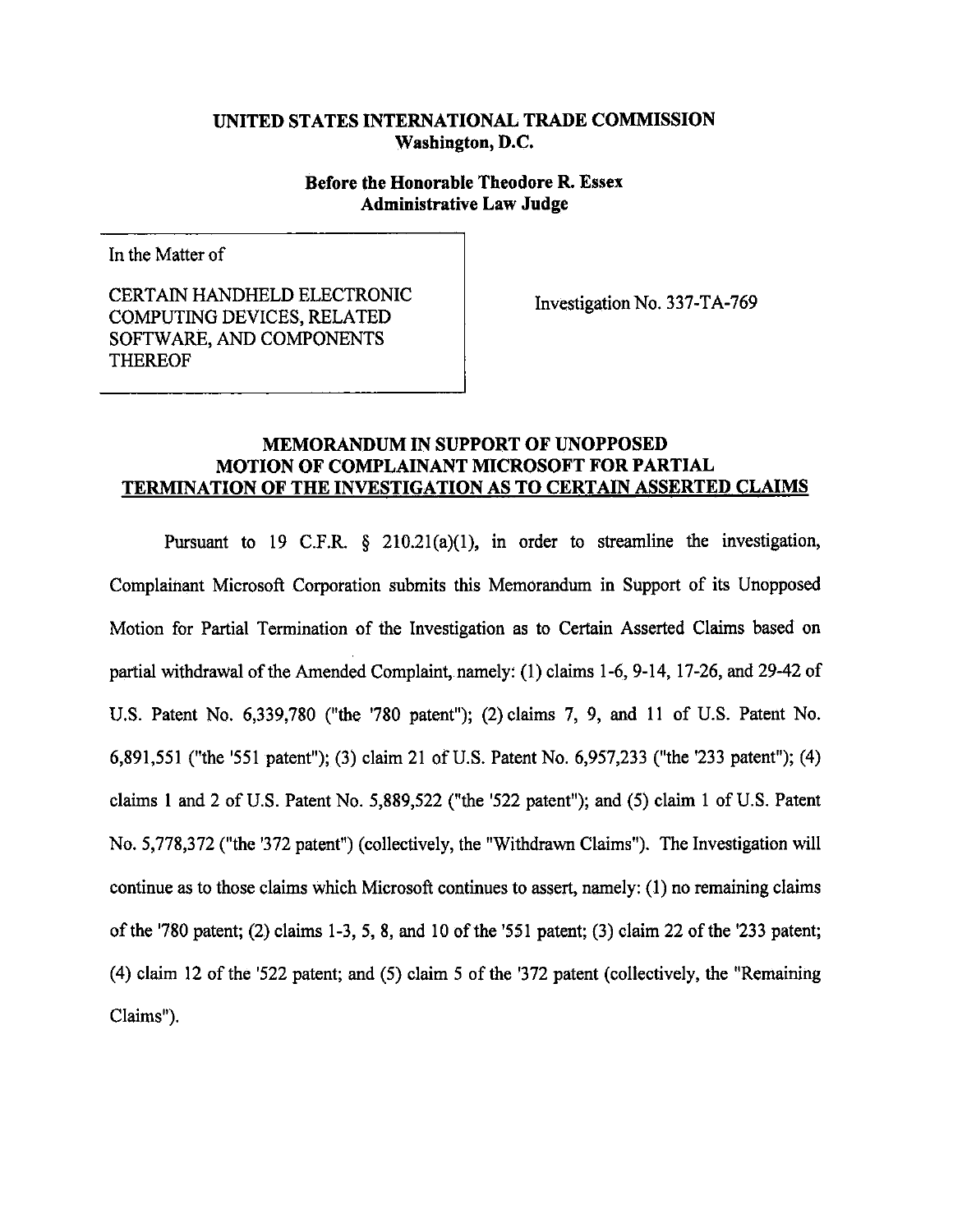#### I. **SUMMARY**

On March 21, 2011, Microsoft filed its Section 337 Complaint alleging infringement by Barnes & Noble, Inc., barnesandnoble.com LLC, Hon Hai Precision Industry Co., Ltd., Foxconn Electronics, Inc., Foxconn Precision Component (Shenzhen) Co. Ltd., Foxconn International Holdings Ltd., and Inventec Corporation of at least claims 1-6, 9-14, 17-26 and 29-42 of the '780 patent; at least claims 1-3, 5 and 7-11 of the '551 patent; at least claims 21 and 22 of the '233 patent; at least claims 1, 2 and 12 of the '522 patent; and at least claims 1 and 5 of the '372 patent. Microsoft filed an Amended Complaint on April 8, 2011, asserting the same patents and claims against the same Respondents. This Investigation was instituted by publication of the Notice of Investigation in the Federal Register on April 25, 2011. 76 Fed. Reg. 22918 (Apr. 25, 2011). On November 28, 2011, Order No. 23 issued, terminating Respondents Hon Hai Precision Industry Co., Ltd., Foxconn Electronics, Inc., Foxconn Precision Component (Shenzhen) Co. Ltd., and Foxconn International Holdings Ltd. Pursuant to Order No. 4, the hearing is set for February 6, 2010.

In accordance with the attached Amended Stipulation (Attachment A), Microsoft now seeks to withdraw the allegations of infringement as to the Withdrawn Claims to conserve the resources of the Commission, as well as those of the parties. Terminating the Investigation as to the Withdrawn Claims does not prejudice the Respondents and will conserve the resources of the Parties and the Commission by streamlining the issues in dispute. Furthermore, there are no exceptional circumstances that require continuation of the Investigation as to the Withdrawn Claims. Accordingly, the Investigation should be terminated as to the Withdrawn Claims only.

#### II. **ARGUMENT**

Commission Rule 210.21(a)(1) expressly authorizes partial termination of an investigation prior to a determination on the merits. The Rule provides that:

 $\overline{2}$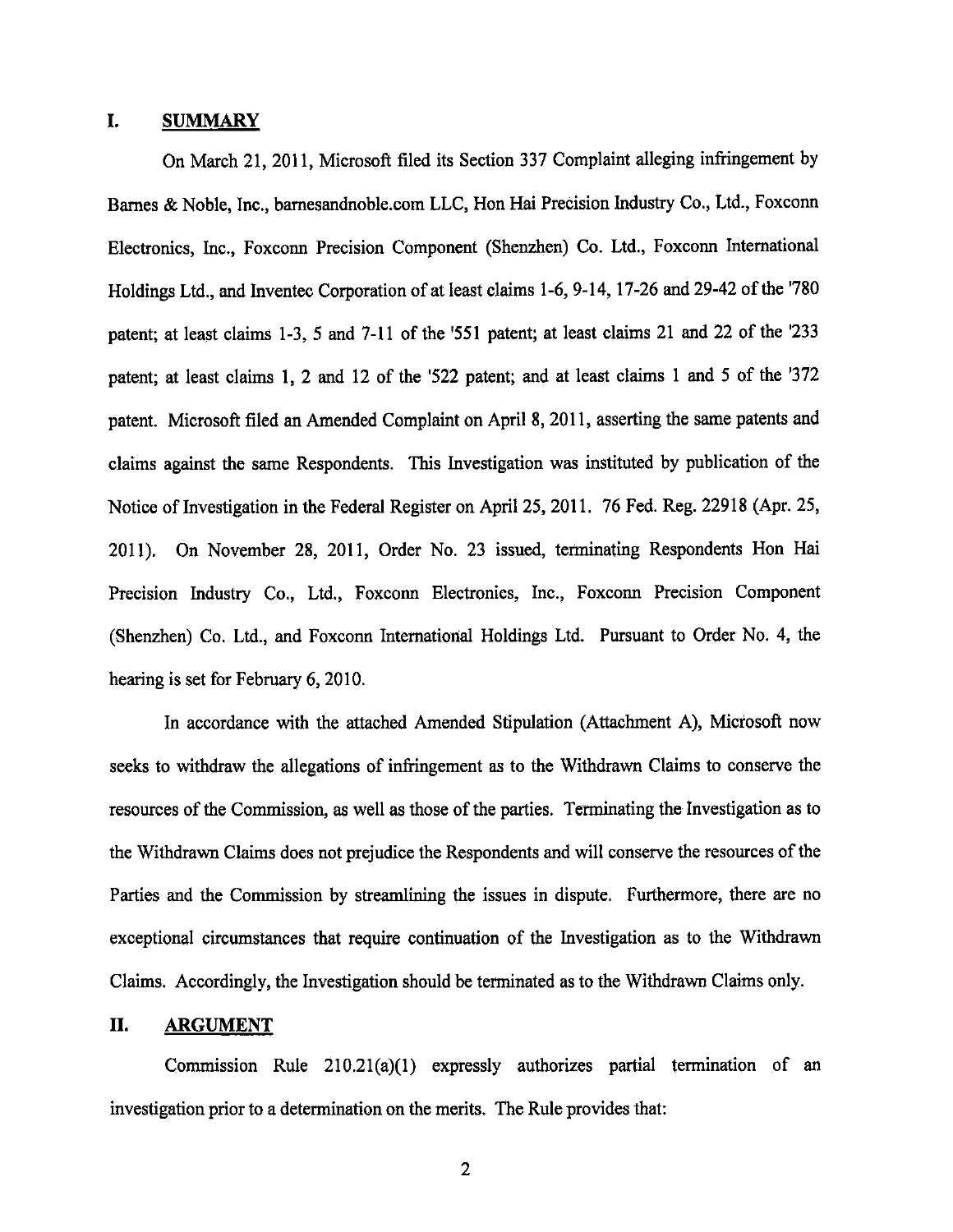Any party may move at any time prior to the issuance of an initial determination on violation of section 337 of the Tariff Act of 1930 to terminate an investigation in whole or in part as to any or all respondents, on the basis of withdrawal of the complaint or certain allegations contained therein, or for good cause other than the grounds listed in paragraph  $(a)(2)$  of this section.

19 C.F.R. § 210.21(a)(1). In order to streamline the investigation, withdrawal of the Amended Complaint and termination of the Investigation as to these claims is appropriate. See, e.g., Certain Video Game Mach. & Related Three-Dimensional Pointing Devices ("Video Game *Mach.*"), Inv. No. 337-TA-658, Order No. 42, 2009 WL 1579955, at \*1 (June 3, 2009) (granting motion to withdraw claims).

The Commission has held that "in the absence of extraordinary circumstances, termination of the investigation will be readily granted to a complainant during the prehearing stage of an investigation." Certain Ultrafiltration Membrane Sys., & Components Thereof, Including Ultrafiltration Membranes, Inv. No. 337-TA-107, Comm'n Action and Order at 2 (Mar. 11, 1982); see also Certain Flip-Top Vials & Prods. Containing Same, Inv. No. 337-TA-779, Order No. 9 at 1-2 (Unreviewed ID) (Aug. 29, 2011). When a complainant moves to withdraw the complaint, public policy supports termination in order to conserve public and private resources. Certain Semiconductor Light Emitting Devices, Components Thereof, & Prods. Containing Same, Inv. No. 337-TA-444, Order No. 7 (June 27, 2001). The "extraordinary circumstances" that support continuation of an investigation are very limited. For example, a respondent's objection to termination does not constitute an exceptional circumstance warranting denial of a motion to terminate based on withdrawal of a complaint. See, e.g., Certain Single In-Line Memory Modules & Prods. Containing Same, Inv. No. 337-TA-336, Initial Determination, 1992 WL 811387 (June 18, 1992). Similarly, the time and effort expended by parties during discovery does not constitute an exceptional circumstance. Id. In addition, a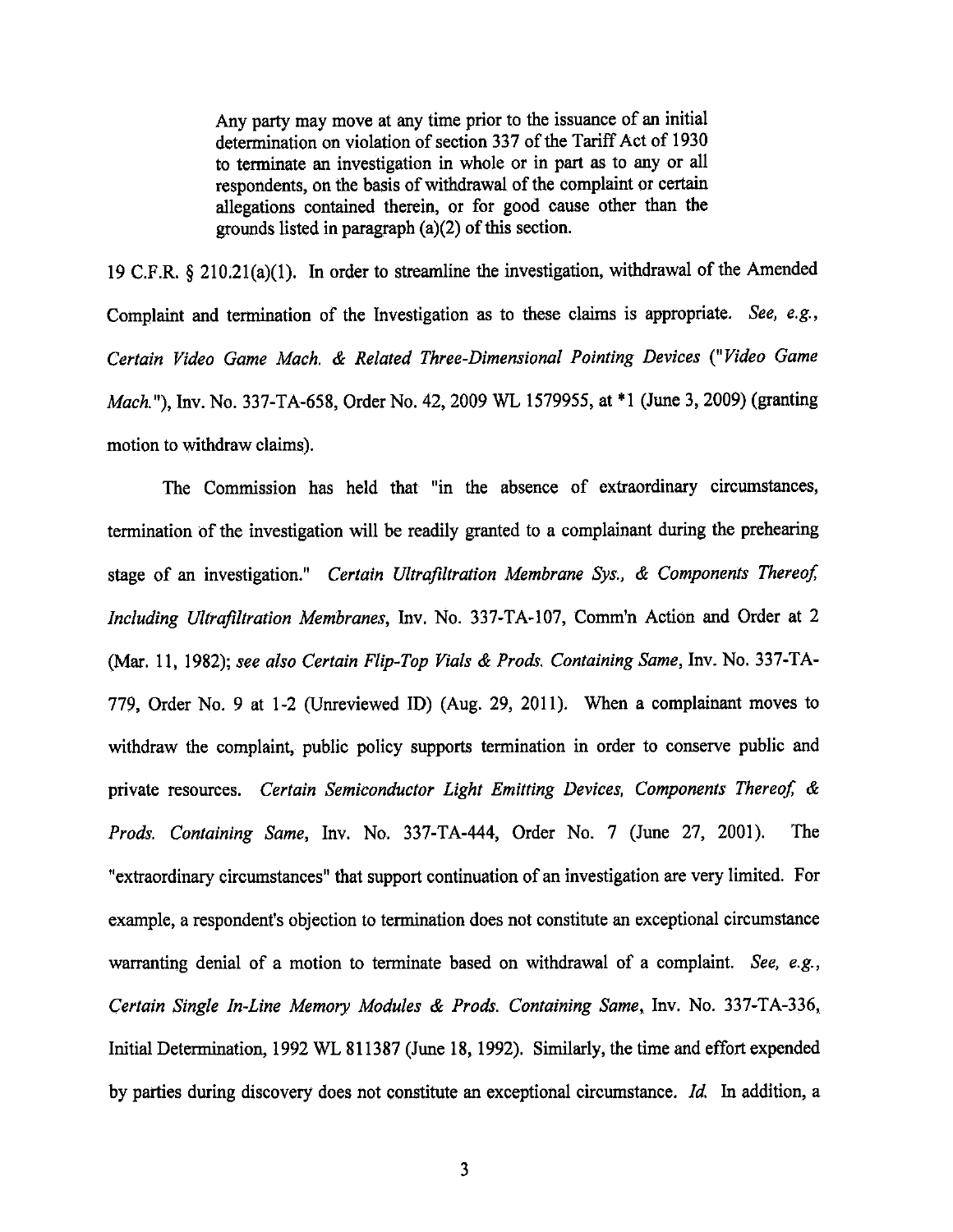pending motion for summary determination is not an exceptional circumstance sufficient to deny a motion for termination. See Certain Transport Vehicle Tires, Inv. No. 337-TA-390, Order No. 17 (Jan. 30, 1997).

Here, there are no exceptional circumstances that require continuation of the Investigation as to the Withdrawn Claims. Moreover, the removal of the Withdrawn Claims will be beneficial to all parties, and it will simplify the Investigation, streamline the hearing and posthearing issues, and conserve the ALJ's time and effort in considering the claims in dispute. Video Game Mach., Inv. No. 337-TA-658, Order No. 42, 2009 WL 1579955 at \*1, (June 3, 2009) (referencing multiple investigations to support the ALJ's grant of a motion to withdraw certain patent claims from the investigation); see also Certain GPS Devices & Prods. Containing Same, Inv. No. 337-TA-602, Order No. 16, 2008 WL 402149, \*1 (Feb. 5, 2008) (holding that "such an amendment will streamline the investigation"). Accordingly, this Investigation should be terminated as to the Withdrawn Claims based on the partial withdrawal of the Amended Complaint.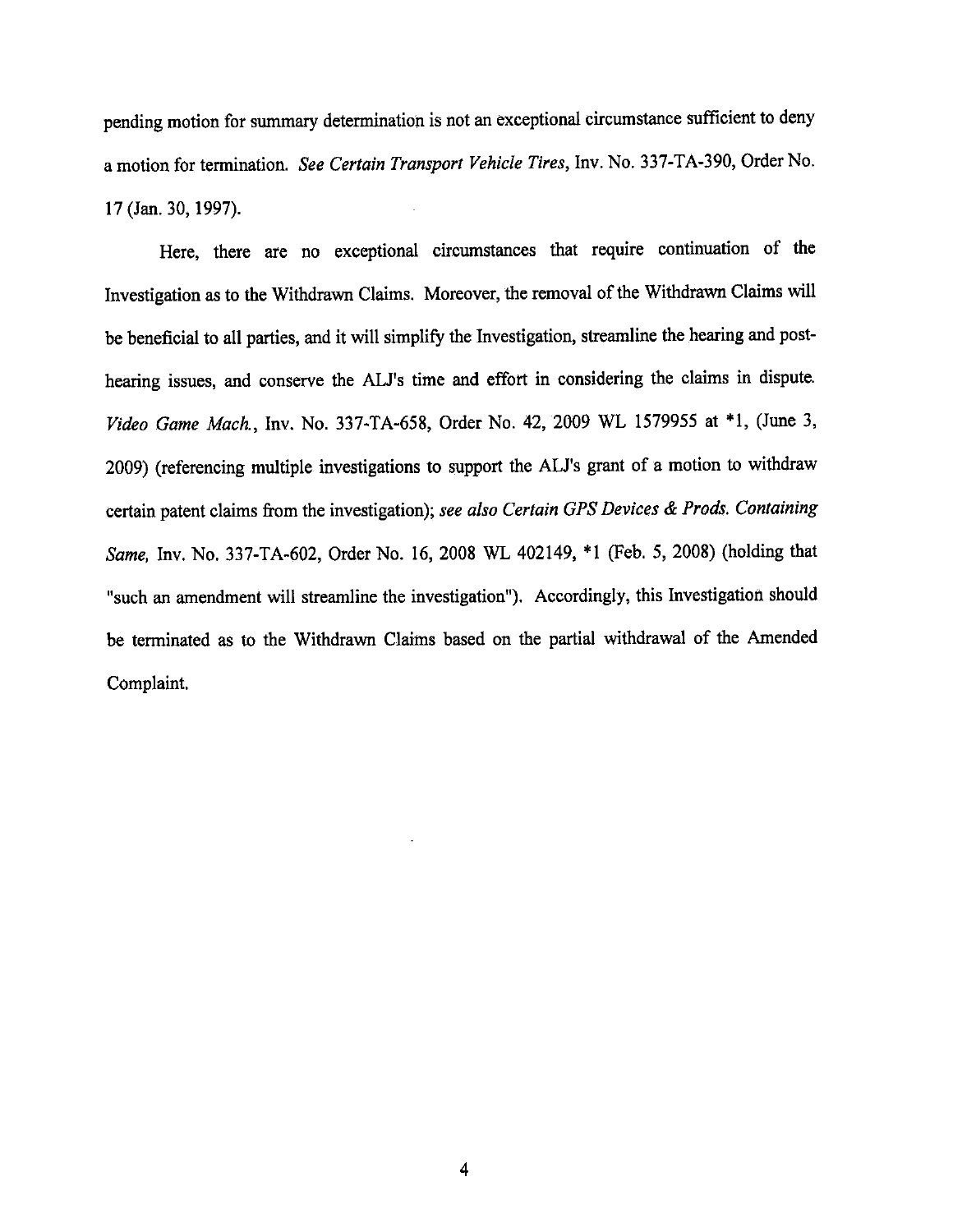#### III. **CONCLUSION**

For the foregoing reasons, Microsoft respectfully requests that the Investigation be partially terminated as to: (1) claims 1-6, 9-14, 17-26, and 29-42 of the '780 patent; (2) claims 7, 9, and 11 of the '551 patent; (3) claim 21 of the '233 patent; (4) claims 1 and 2 of the '522 patent; and (5) claim 1 of the '372 patent based on withdrawal of allegations set forth in the Amended Complaint.

Dated: January 10, 2012

Respectfully submitted,

/s/ Andrew F. Pratt V. James Adduci II Andrew F. Pratt David H. Hollander, Jr. Thomas R. Burns, Jr. Rowan E. Morris ADDUCI, MASTRIANI & SCHAUMBERG, LLP 1200 Seventeenth Street, NW, Fifth Floor Washington, D.C. 20036 Telephone: (202) 467-6300

Dale M. Heist Daniel J. Goettle Aleksander J. Goranin WOODCOCK WASHBURN LLP Cira Centre, 12th Floor 2929 Arch Street Philadelphia, PA 19104 Telephone: (215) 568-3100

Robert A. Rosenfeld ORRICK, HERRINGTON & SUTCLIFFE LLP 405 Howard Street San Francisco, CA 94105 Telephone: (415) 773-5700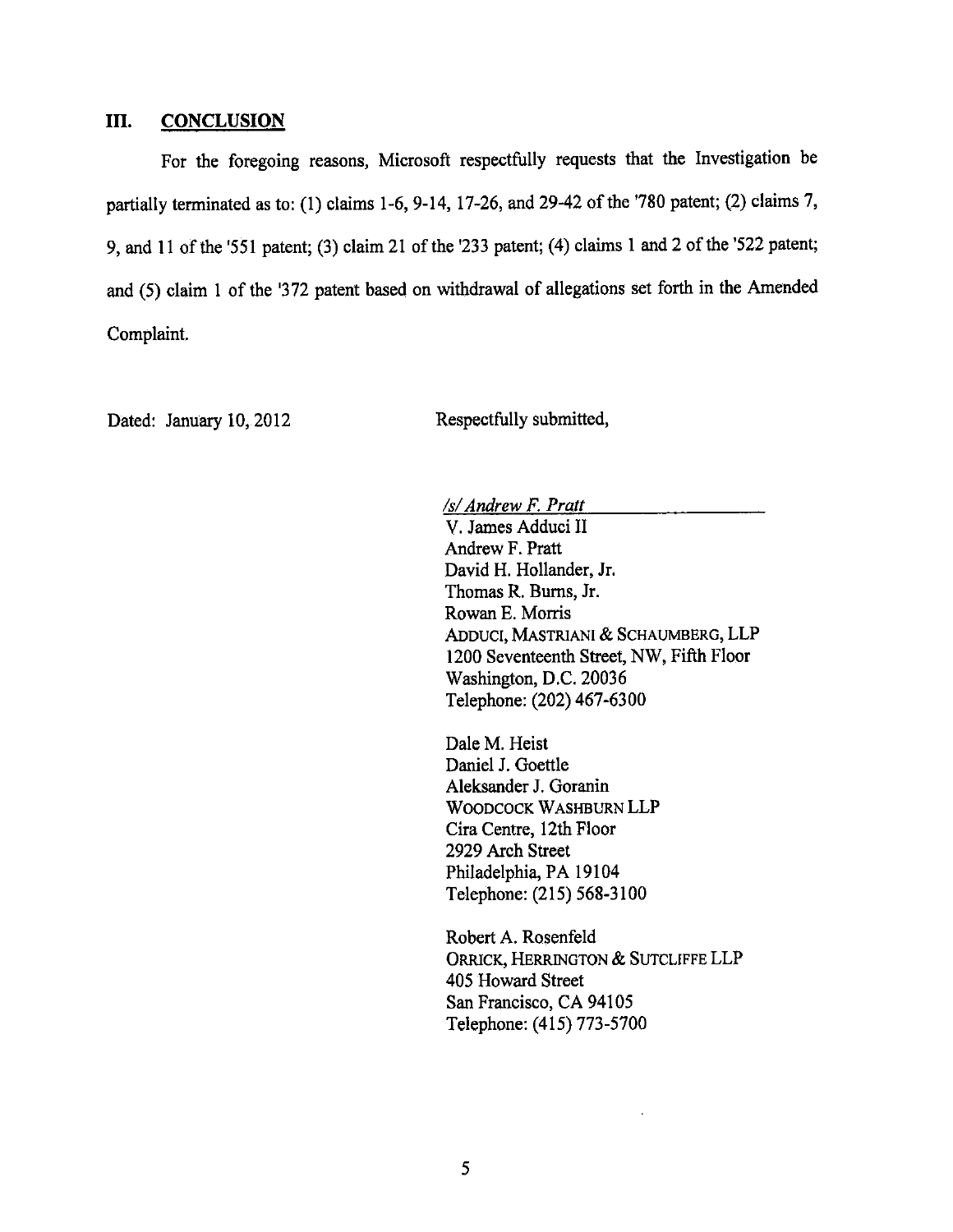John A. Jurata, Jr. Jonathan A. Direnfeld ORRICK, HERRINGTON & SUTCLIFFE LLP 1152 Fifteenth Street, NW Washington, DC 20005 Telephone: (202) 339-8400

Brian R. Nester **SIDLEY AUSTIN LLP** 1501 K Street, NW Washington, D.C. 20005 Telephone: (202) 736-8000

Richard A. Cederoth **SIDLEY AUSTIN LLP** One South Dearborn Chicago, IL 60603 Telephone: (312) 853-7000

Counsel for Complainant Microsoft Corporation

MSFT700412-2.docx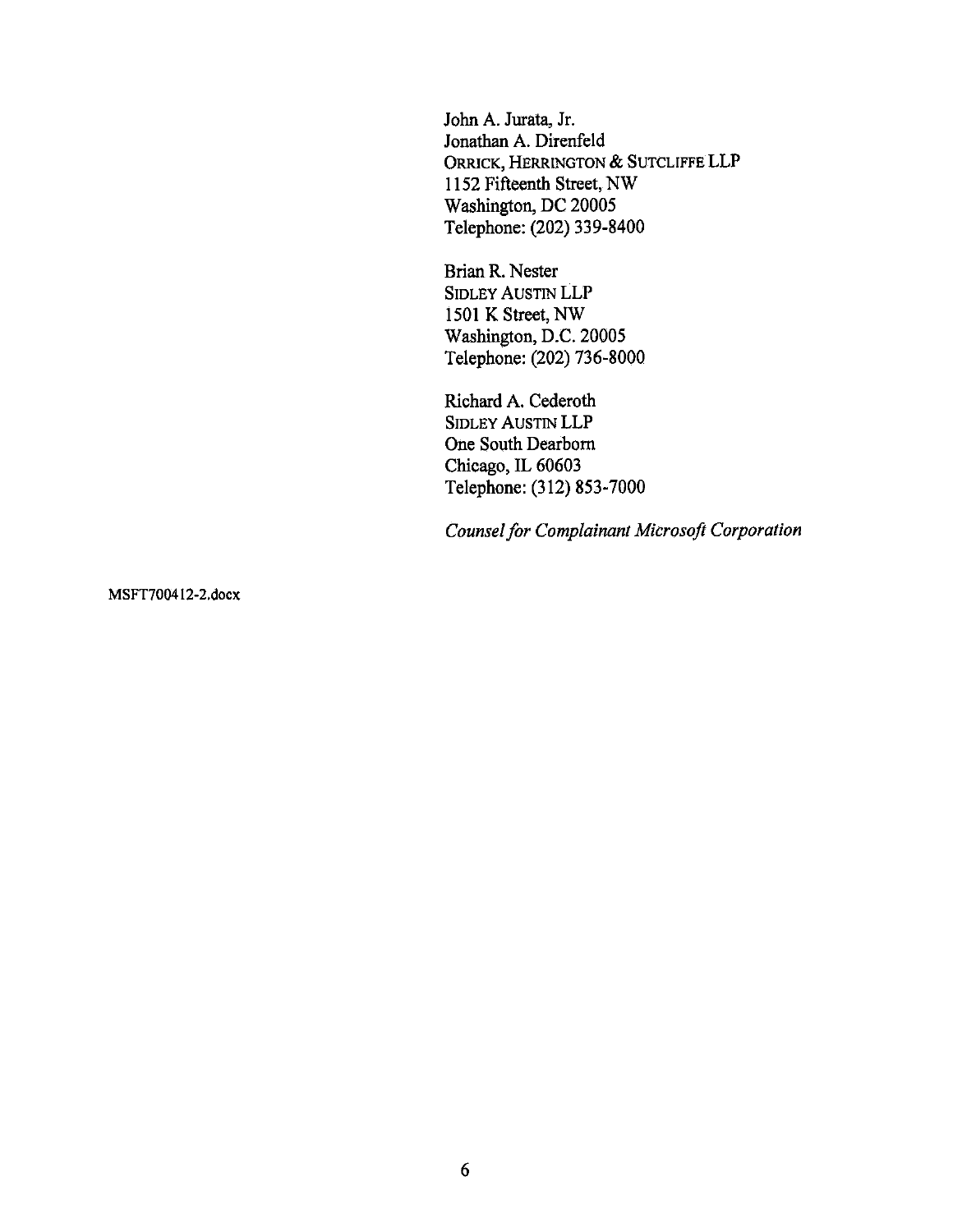# **ATTACHMENT A**

J.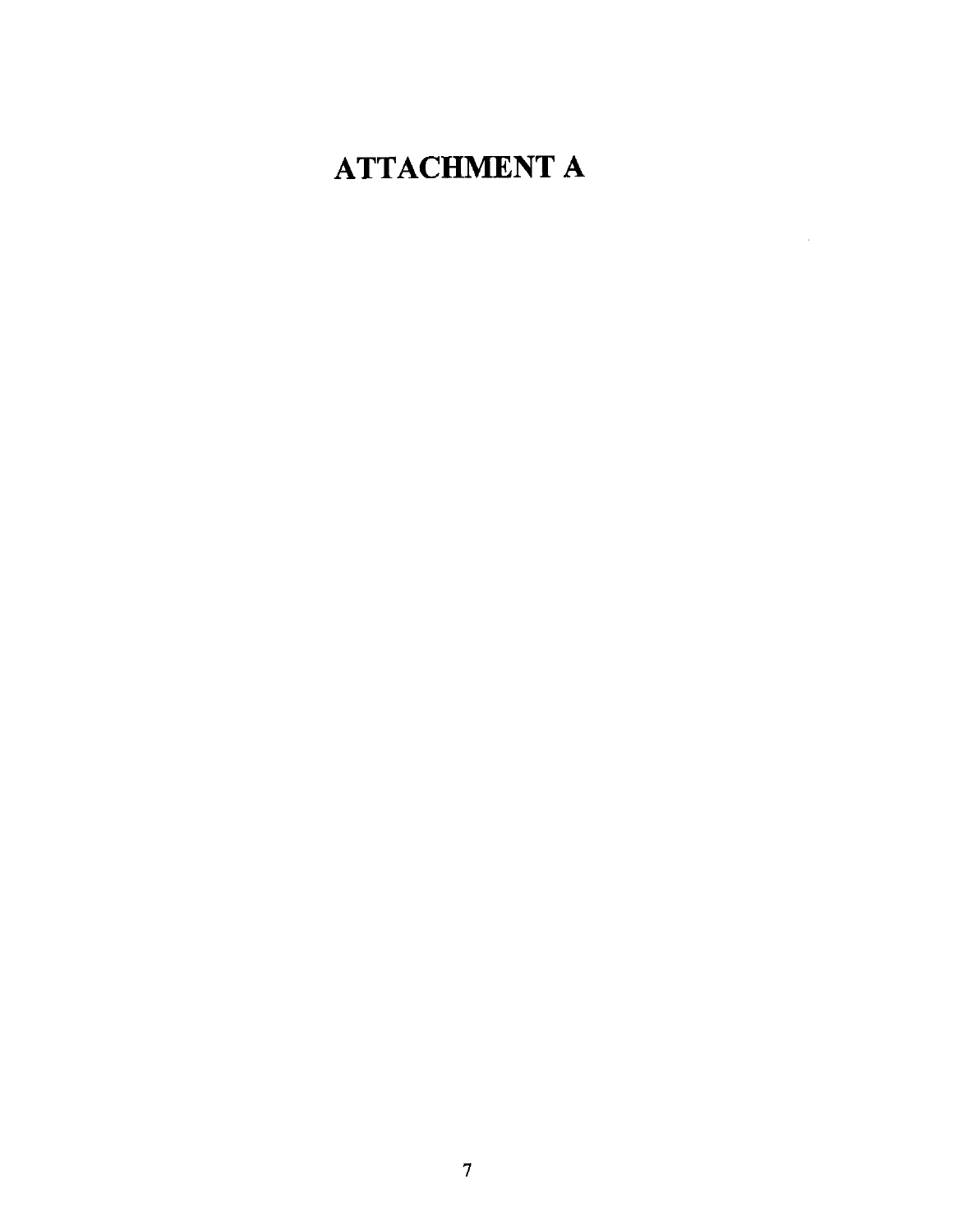# UNITED STATES INTERNATIONAL TRADE COMMISSION WASHINGTON, D.C. 20436

Before the Honorable Theodore R. Essex Administrative Law Judge

In the Matter of

**CERTAIN HANDHELD ELECTRONIC COMPUTING DEVICES, RELATED** SOFTWARE, AND COMPONENTS **THEREOF** 

Investigation No. 337-TA-769

# AMENDED STIPULATION REGARDING ASSERTION OF CERTAIN CLAIMS

Complainant Microsoft Corporation ("Microsoft") and Respondents Barnes & Noble, Inc. and barnesandnoble.com LLC (collectively, "Barnes & Noble"), collectively referred to as "the Parties," hereby stipulate and agree as follows:

1. To simplify the above-captioned Investigation, streamline the hearing, and conserve the Parties' and Commission's resources in consideration of the amount of time allotted for the hearing, Microsoft hereby withdraws from this Investigation its infringement allegations as to (1) claims 1-6, 9-14, 17-26, and 29-42 of U.S. Patent No. 6,339,780, leaving no asserted claims of that patent; (2) claims 7, 9, and 11 of U.S. Patent No. 6,891,551, leaving claims 1-3, 5, 8 and 10 as the only asserted claims of that patent; (3) claim 21 of U.S. Patent No. 6,957,233, leaving claim 22 as the only asserted claim of that patent; (4) claims 1 and 2 of U.S. Patent No. 5,889,522, leaving claim 12 as the only asserted claim of that patent; and (5) claim 1 of U.S. Patent No. 5,778,372, leaving claim 5 as the only asserted claim of that patent. This stipulation shall not impact any of the other asserted claims. This stipulation is also not an admission as to the merits of any claim.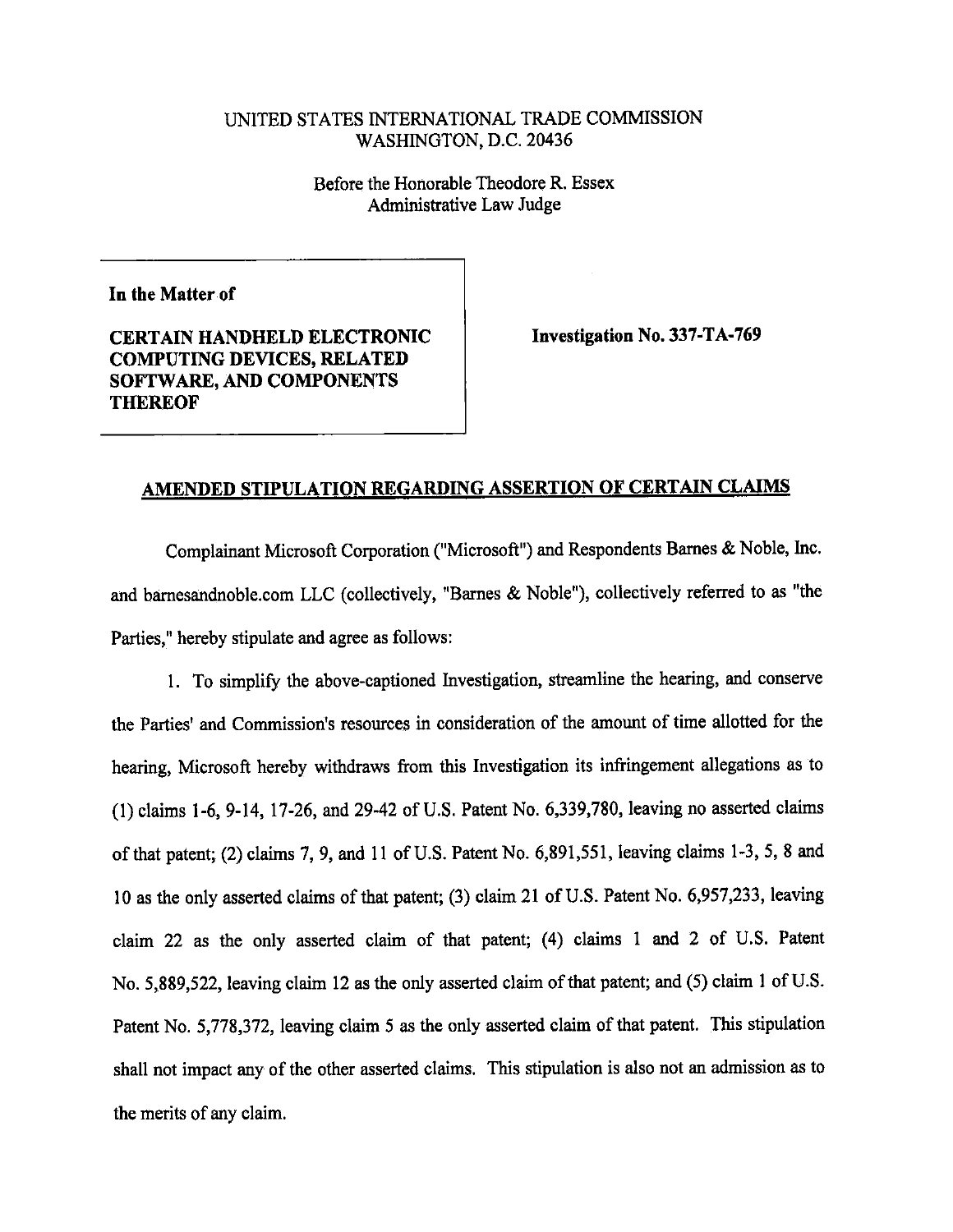2. Respondents agree not to use the fact that Microsoft has withdrawn its infringement allegations regarding any of the foregoing claims as evidence in support of their affirmative defense of patent misuse or in support of any other claim, defense or cause of action in this Investigation. Other than the fact that Microsoft has withdrawn the above-referenced claims in this Investigation, Respondents reserve the right to continue to use U.S. Patent No. 6,339,780, U.S. Patent No. 6,891,551, U.S. Patent No. 6,957,233, U.S. Patent No. 5,889,522 and U.S. Patent No. 5,778,372 (and their accompanying claims) for any other purpose in support of their affirmative defense of patent misuse, or in support of any other claim, defense or cause of action (including, but not limited to, the fact that Microsoft has asserted infringement claims against Respondents relating to these five patents).

3. Respondents agree that Microsoft preserves the right to present technical evidence, including testimony disclosed in its expert reports as to infringement or validity, for the abovewithdrawn claims if Respondents present technical evidence regarding such withdrawn claims in support of their affirmative defense of patent misuse, or in support of any other claim, defense or cause of action.

4. Respondents reserve the right to respond to any lawful requests or demands from a court of competent jurisdiction or from any third party with the legal authority to require a response from Respondents relating to, among other things, the fact that Microsoft has withdrawn its infringement allegations against Respondents for the above-referenced claims of U.S. Patent No. 6,339,780, U.S. Patent No. 6,891,551, U.S. Patent No. 6,957,233, U.S. Patent No. 5,889,522 and U.S. Patent No. 5,778,372.

 $\overline{2}$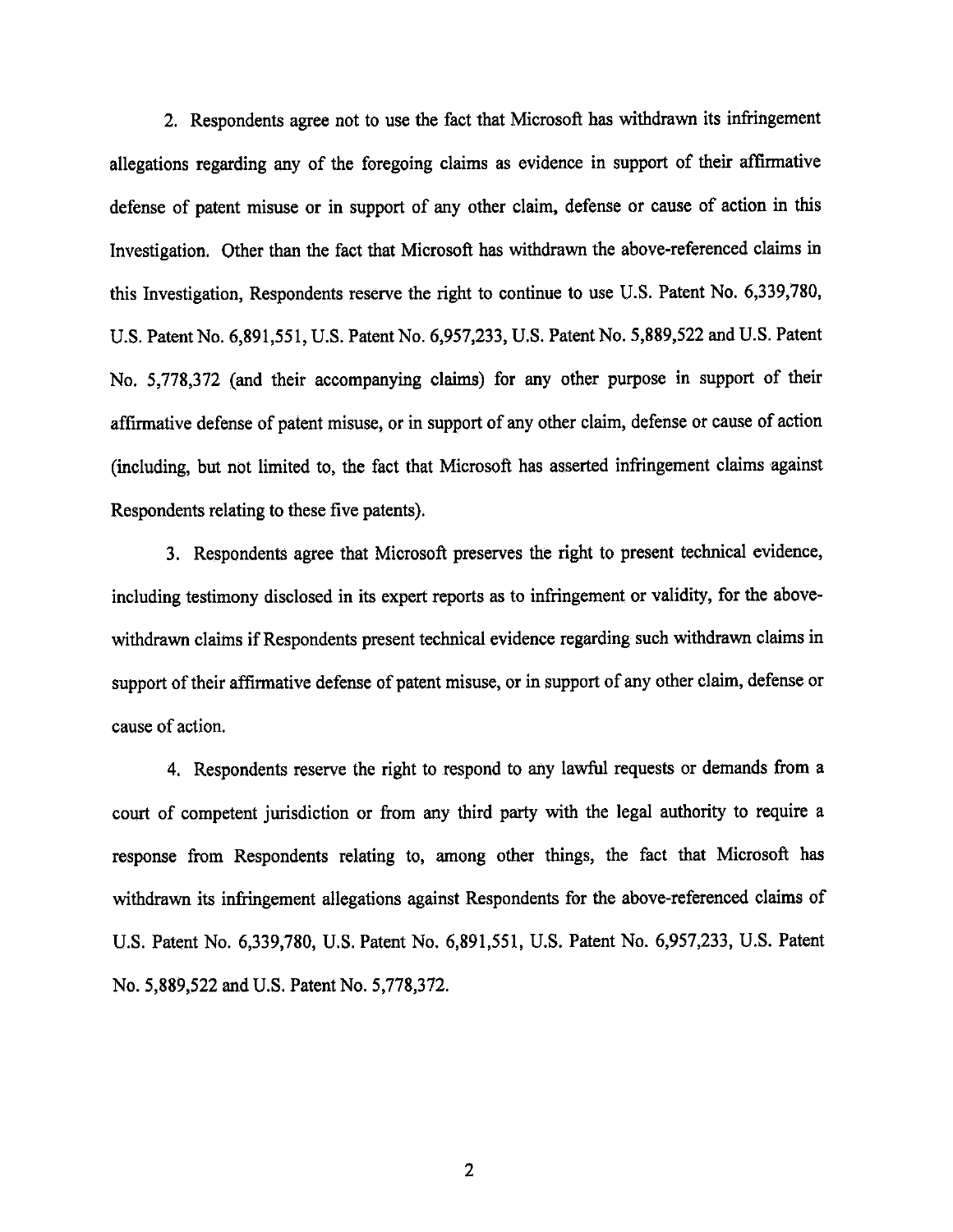Dated: January 10, 2012

/s/ Andrew F. Pratt V. James Adduci II Andrew F. Pratt Jonathan J. Engler David H. Hollander, Jr. Rowan E. Morris ADDUCI, MASTRIANI & SCHAUMBERG, LLP 1200 Seventeenth Street, NW, Fifth Floor Washington, DC 20036 Telephone: (202) 467-6300

Dale M. Heist Daniel J. Goettle Aleksander J. Goranin WOODCOCK WASHBURN LLP Cira Centre, 12th Floor 2929 Arch Street Philadelphia, P A 19104 Telephone: (215) 568-3100

Robert A. Rosenfeld ORRICK HERRINGTON & SUTCLIFFE LLP 405 Howard St San Francisco, CA 94105  $(415)$  773-5700

John A. Jurata, Jr. Jonathan A. Direnfeld ORRICK HERRINGTON & SUTCLIFFE LLP 1152 15<sup>th</sup> St., N.W. Washington, DC 20005  $(202)$  339-8400

Richard A. Cederoth **SIDLEY AUSTIN LLP** One South Dearborn Chicago, IL 60603 Telephone: (312) 853-7000

**Counsel for Complainant Microsoft** Corporation

MSFT700212-2.docx

/s/ Peter T. Barbur Peter T. Barbur CRAVATH, SWAINE & MOORE LLP Worldwide Plaza 825 Eighth Avenue New York, NY 10019-1000 Telephone: (212) 474-1000 Fax: (212) 474-3700

Richard L. DeLucia Elizabeth A. Gardner John R. Kenny Paul M. Richter, Jr. Charles A. Weiss A. Antony Pfeffer KENYON & KENYON LLP One Broadway New York, NY 10004-1050 Telephone: (212) 425-7200

Paul F. Brinkman QUINN EMANUEL URQUHART & **SULLIVAN LLP** 1299 Pennsylvania Avenue, NW, Suite 825 Washington, DC 20004 Tel: (202) 538-8000 Fax: (202) 538-8100

**Counsel for Respondents Barnes** & Noble, Inc. and barnesandnoble.com LLC